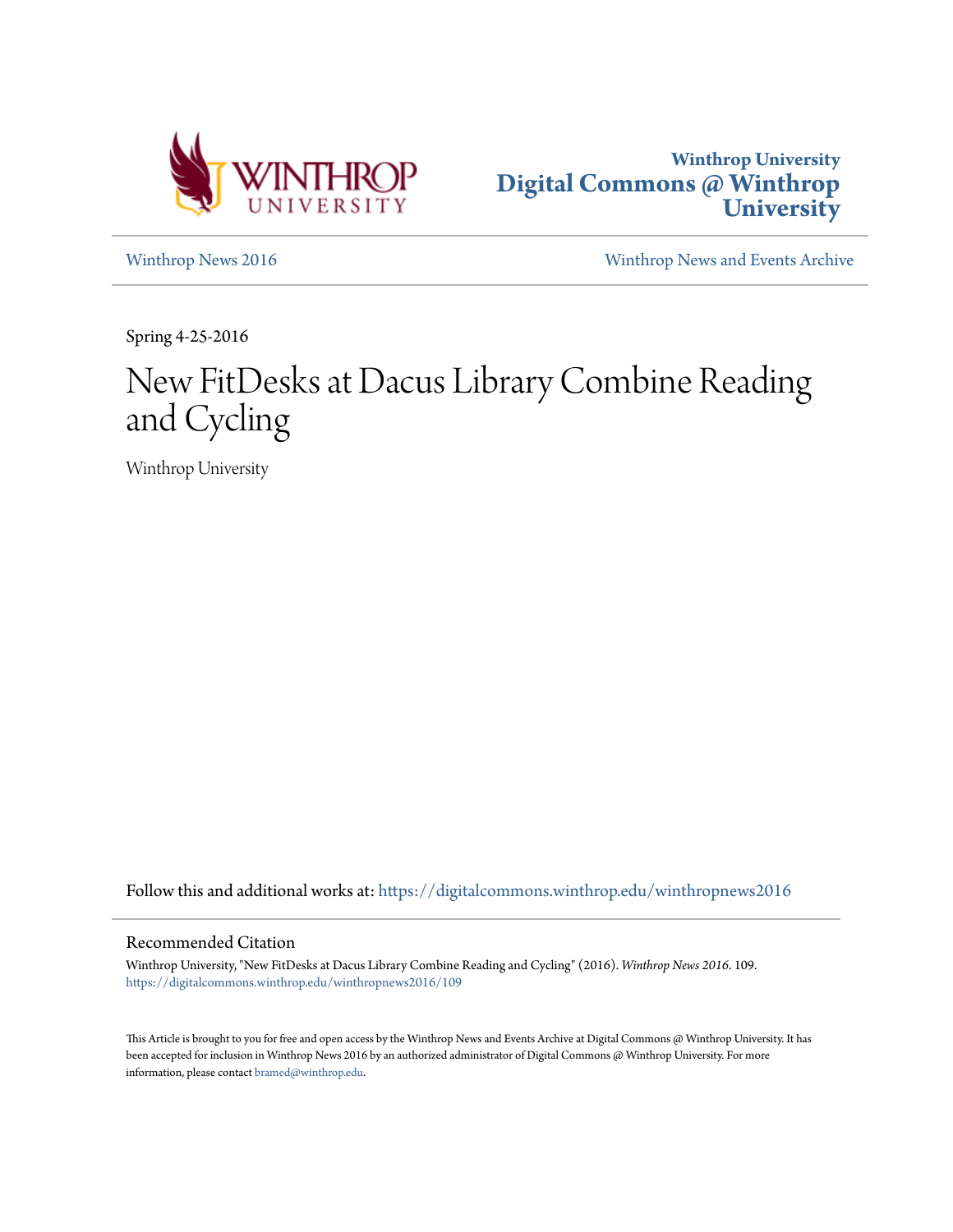



**AFFAIRS ATHLETICS GIVING**

04/25/2016

**O** SHARE

■金々。

All News Archives RSS News Feeds

Winthrop in the News

# **New FitDesks at Dacus Library Combine Reading and Cycling**

## **Quick Facts**

Dacus recently bought two FitDesks, joining colleges and universities around the country in offering their students the chance to read and cycle simultaneously.

 $\blacksquare$  The stationary bikes, which are light and collapsible, are located on the first floor near the reference desk so staff members can monitor their usage.

**Studies show that exercise increases blood flow** and oxygen to the brain and improves cognitive functioning.



Jeneah McBride, a biology major from Buffalo,

ROCK HILL, SOUTH CAROLINA - As Winthrop University students head into spring semester finals, Dacus Library has provided a good way to encourage studying and exercising at the same time.

Dacus recently bought two FitDesks, joining colleges and universities around the country in offering their students the chance to read and cycle simultaneously. The stationary bikes, which are light and collapsible, are located on the first floor near the reference desk so staff members can monitor their usage.

The **FitDesks** are fitted with a desktop so students can work on a laptop, read a book, or play video games while pedaling, according to **Michaela Volkmar**, Dacus' outreach librarian. The bikes also have resistance bands to strengthen the upper body.

New York, tries out a FitDesk at Dacus Library. to the brain and improves cognitive functioning. Studies show that exercise increases blood flow and oxygen

"This is a great way to increase physical activity during a time when most students would normally be sedentary," said Janet Wojcik, an associate professor in exercise science. "Breaking up long periods of inactive time is one way to increase physical activity throughout the day in a meaningful way."

Researchers have found that long periods of sitting, despite even regular exercise, are likely detrimental to health, Wojcik said. "The FitDesks are a great way to decrease sedentary time while students can still feel they are being productive in studying. The students should likely feel more refreshed than stressed during and following the use of the desks," she added. "It's a great initiative by Dacus Library!"

Winthrop's Academic Success Center staff have helped promote the FitDesk concept and have displayed the bikes in their center in Dinkins Hall. "I feel these desks provide a healthy, brain-based way for students to "exer-study," said **Director Michelle Wolf**.

As little as 30 minutes of aerobic exercise 2-3 times a week has demonstrated improvement in cognition.

Colleges are increasingly interested in the FitDesks because they don't take up much space,